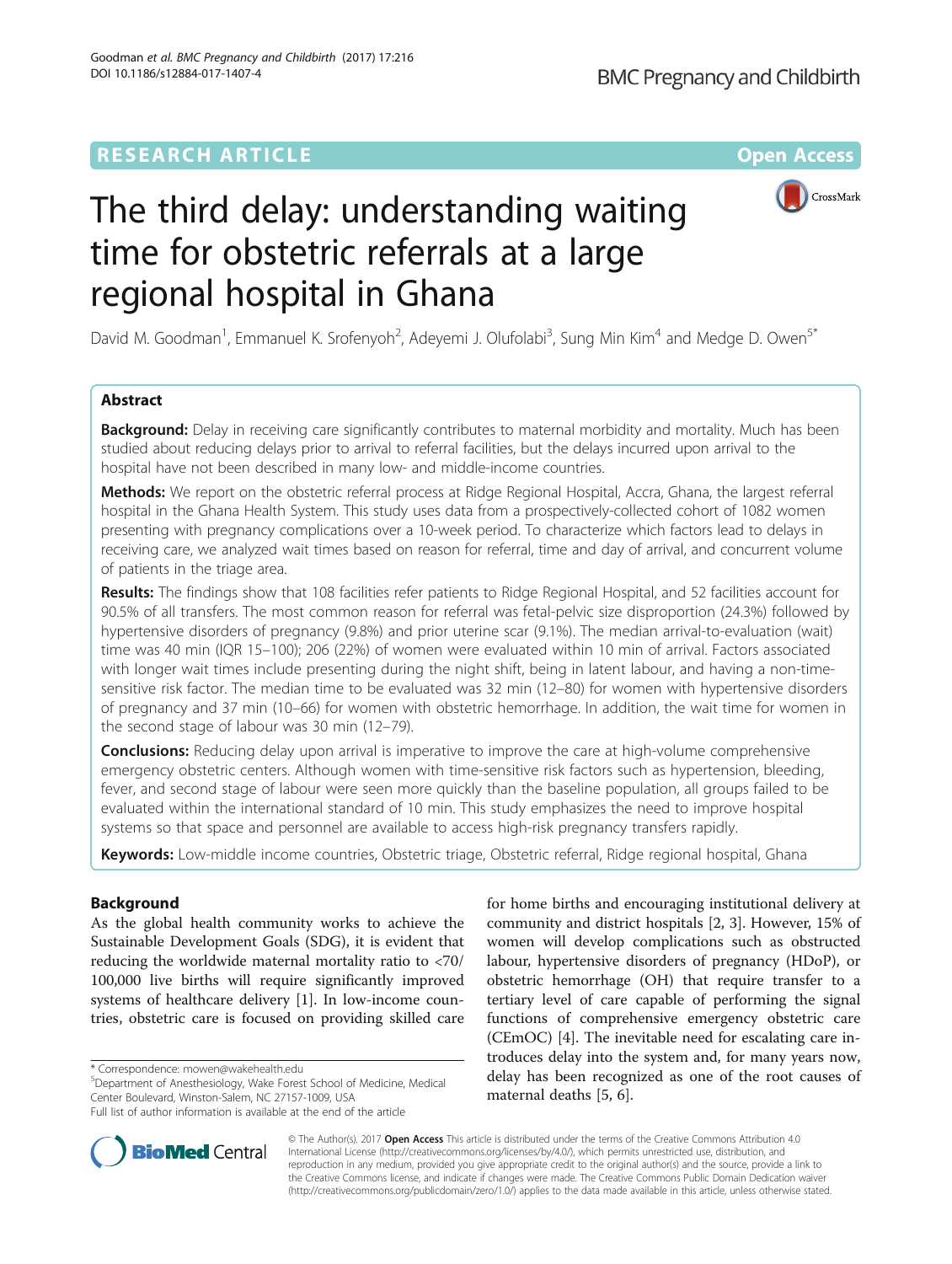Much has been written about reducing delays in deciding for referral and reaching referral sites, but less attention has been given to reducing delays once a woman has reached tertiary care [[6\]](#page-6-0). The necessity of frequently receiving high-acuity patients led to the development of obstetric triage as a function of high-quality labour wards. Obstetric triage is defined as "the brief, thorough, and systematic maternal and fetal assessment performed when a pregnant woman presents for care, to determine priority for full evaluation" [\[7](#page-6-0)]. This function is most frequently performed by nurses and nurse-midwives. It is more thorough than the type of triage performed in trauma situations as it includes periods of monitoring for labour evaluation, fetal well-being, and laboratory assessment of obstetric complications.

Over the last 30 years, the practice of obstetric triage has been implemented throughout the United States and other high-income countries. In many obstetric units in these hospitals, there is a separate triage area with dedicated staff to receive and rapidly assess women in order to quickly treat complications [\[8](#page-6-0)]. The Association of Women's Health Obstetric and Neonatal Nurses (AWHONN) recommends that the triage assessment begin within 10 min of arrival to a facility [\[7](#page-6-0)]. The goal for triage is to conclude the evaluation with a disposition so that the woman can either be discharged home safely or continue with inpatient care. Understanding referral reasons and triage practices is critical for improving maternal health in the new SDG era.

From 2007 to 2011, obstetric admissions increased from 6049 to 9357 at Ridge Regional Hospital (RRH) in Accra, Ghana, a major obstetric referral center for the Ghana Health Service (GHS). An initial pilot survey (data not included) and an analysis of care processes identified bottleneck areas within the labour ward and a decision was taken to study referrals and timeliness of care upon patient arrival [\[9](#page-6-0)]. This study characterizes obstetric referrals received at RRH and analyzes the timeliness through which women enter CEmOC.

#### Methods

RRH in Accra, Ghana was selected as the site for this study as the highest volume obstetric unit of 10 regional referral hospitals in the GHS. Regional hospitals primarily manage complicated pregnancies and as such, approximately 70% of deliveries at RRH are high-risk antenatal or peripartum referrals. The maternity unit at RRH has a 90-bed capacity and provides comprehensive services from antenatal care through postpartum discharge. In 2012, there were 10 labour and delivery beds, one obstetric operating room, and four general operating rooms shared among surgical services and located remotely from the labour ward. The obstetric triage area was an open hallway with a bench and a small adjacent examination room. Staffing consisted of only two obstetricians, an average of four medical officers/residents, and 22 midwives to manage the operating room and labour ward. Despite these challenges, the unit maintained an open-door policy of not turning away patients needing maternity care. Morning shifts were conducted from 0800 to 1400, afternoon shifts from 1400 to 2000 and night shifts from 2000 to 0800, during which there were typically 4 midwives scheduled during the day shifts and 3 midwives during the night shifts.

Prior to this study, we conducted a small pilot survey among patients that identified waiting time as a significant modifiable factor that negatively affected patient experience and outcome [[9\]](#page-6-0). We developed a data collection and analysis plan to further understand this issue. The a priori goal of the study was to document the wait time and triage time for women when they arrive. We also wanted to identify factors that led to prolonged delays so that an educational and systems-based intervention could be developed. Four non-staff nurses were hired and trained to collect data on obstetric patients admitted to RRH during a 10-week period from September 9 to November 11, 2012. This sample time represented a time of the year with intermediate patient volume based on monthly census data and was selected to reduce the potential influence of peak or low volume periods. Data collectors were scheduled to work throughout the day and night to gather time-sequence information at patient arrival and from patient records and logbooks within 24 h. Data included patient and labour characteristics, referral information, and the timeliness of triage. Timeliness was based on direct observation of patientprovider interactions by the data collection nurses and recorded on a data sheet. We defined wait time as the difference in minutes from arrival at the facility to the first interaction with a midwife. Triage time was defined as the time from first interaction with a midwife to departure from the triage area en route to a treatment area (women's ward, labour ward, operating theatre, etc.).

#### Data analysis

For variables that were normally distributed, Student's t-test and one-way ANOVA was used for continuous variable, and Pearson chi-squared test was used for categorical variables. Results are shown with means and 95% confidence intervals (CI) where applicable. For variables, such as wait time, that are nonparametric, more appropriate tests were chosen. The Wilcox ranksum (also known as Mann-Whitney U) test was used for continuous variables and Krukal-Wallis test for categorical variables. These results are reported using medians and interquartile ranges. Statistical analyses were done using STATA version 14.0 software (StataCorp, College Station, TX).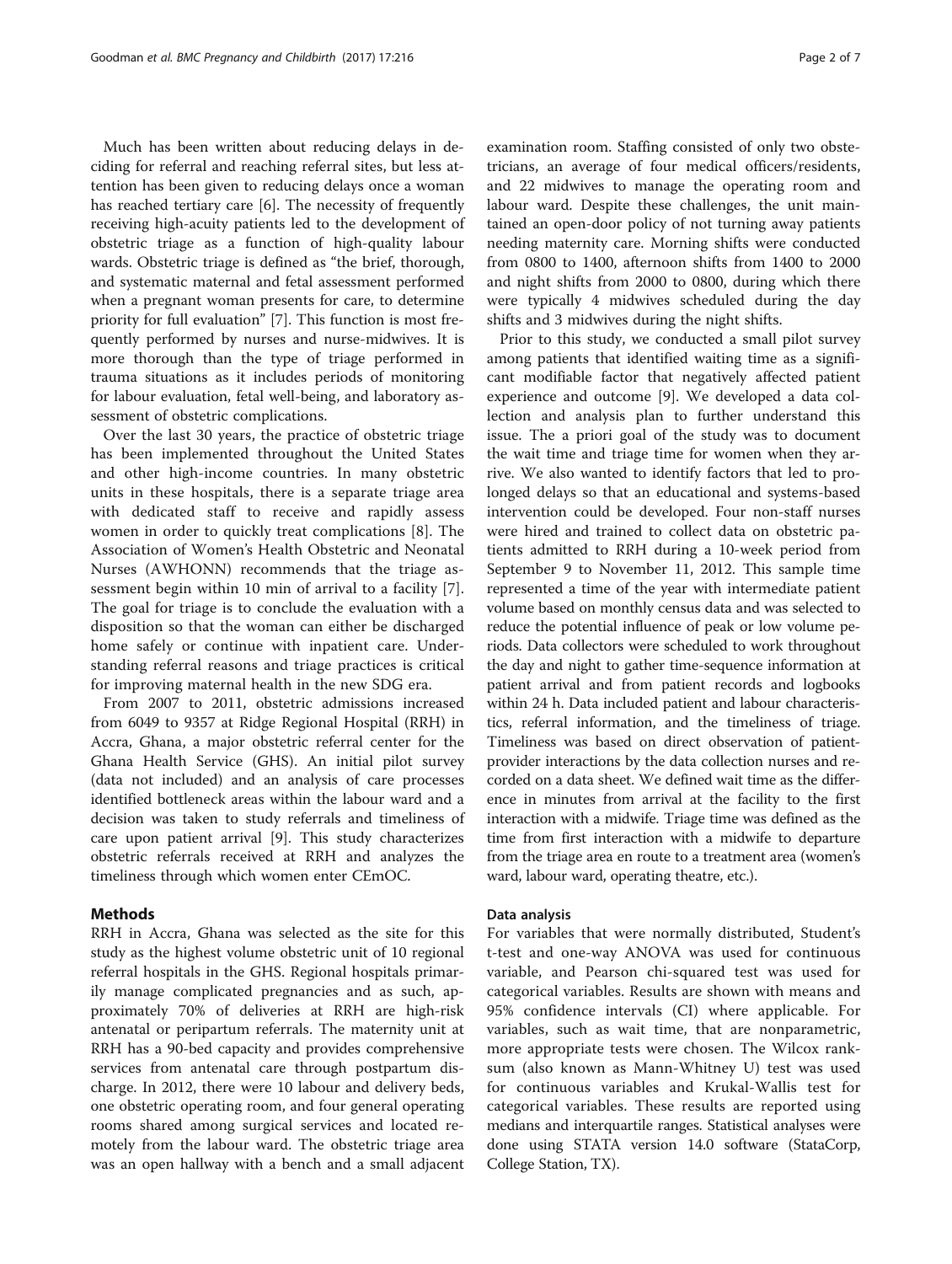#### Results

Over a 10-week period from September 9 to November 11, 2012, data were captured for 1082 women who presented to RRH as transfers from other facilities or selfreferrals. This represents 80% of the 1351 deliveries at RRH that occurred during this period. Twenty percent of women were not captured due to the following reasons: admitted directly from clinic, thus bypassing triage; admitted prior to study period, but delivering during the 10-week window; presenting during lapses in data collection nurse coverage. There were 108 sites that referred patients to RRH during the data collection period. There was a wide array of referring facilities ranging from private maternity homes to academic medical centers. The most distant referral sites were 50 km from RRH, a trip that would likely require several hours to complete depending on the time of day. Half of the referrals to RRH came from 9 facilities and the remaining half came from 99 other facilities.

Table 1 shows maternal and labour characteristics upon admission for this population. There were notable gaps in compliance in recording maternal vital signs and in labour assessment. Most notably, maternal temperature was poorly recorded, as well as the presence or absence of uterine contractions. Table [2](#page-3-0) shows the reasons for referral as provided by the referring institution. The most common reason for referral was fetal-pelvic disproportion. In a subset of these, 90 patients were referred for prolonged first or second stage of labour, yet 41 arrived with intact membranes. Also, the local vernacular "big abdomen" or "big baby" was used in 90 of these referrals. Twenty-five of these were potentially inappropriate referrals because the fundal height was <40 cm, which would not support this diagnosis. Of the 139 patients referred for hypertension,

Table 1 Maternal and obstetric characteristics

13 had normal blood pressure at the time of admission. Two-hundred (18%) of referred women came in advanced labour (>7 cm cervical dilation) and of those, 83 (8%) arrived completely dilated.

For women presenting to RRH, the median wait time from arrival until initial assessment by a labour ward midwife was 40 min (interquartile range 15–100 min) (Table [3\)](#page-4-0). Two-hundred and six (22%) women were evaluated within 10 min of arrival, and 41% percent of women were evaluated within 30 min. Seven percent of women were not evaluated within at least 3 h and two women waited longer than a day. A doctor was consulted for 288 (27%) of patients (consultant 42, medical officer 151, house officer 93, 2 unknown). Only 62% of women had a plan of care documented in the chart.

#### Factors associated with wait times and triage times

We hypothesized that several factors might correlate with faster initial evaluation. We evaluated the time differences from arrival to initial assessment as the "wait" time, and the time from initial assessment to transition beyond the triage assessment as "triage" time. We compared performance around these metrics with respect to the following: time of day, day of the week, volume on a given day, presence of risk factors, and labour status (Table [3,](#page-4-0) Fig. [1](#page-5-0)). Arrival times were evenly distributed according to number of hours/shift during the morning (25%), evening (22%), and night (53%) shifts. The median wait time for evaluation was significantly longer at night [55 min (15–120)], than was the morning [35 min (10–83) and evening  $[28 \text{ min } (12-51)]$  shifts  $(P = 0.0004)$ (Table [3](#page-4-0)). There was no difference based on day of the week either in volume or wait times ( $P = 0.38$ ).

| Variable                        | Number (%) observed | Mean     | S.D. | Min          | Max      |
|---------------------------------|---------------------|----------|------|--------------|----------|
| Maternal age (yr)               | 1066 (99)           | 28.1     | 5.7  | 15           | 46       |
| Maternal heart rate             | 702 (65)            |          |      |              |          |
| Systolic blood pressure (mmHq)  | 950 (88)            | 123      | 25.3 | $\mathbf{0}$ | 220      |
| Diastolic blood pressure (mmHg) | 950 (88)            | 77       | 16.2 | $\circ$      | 140      |
| Temperature (°C)                | 791 (73)            | 36.6     | 0.94 | 30           | 40.5     |
| Gravidy                         | 1047 (97)           | 2.6      | 1.6  |              | 13       |
| Parity                          | 1040 (96)           | 1.4      | 1.5  | $\mathbf 0$  | 8        |
| Gestational age (wk)            | 1000 (93)           | $39 + 1$ | 24.7 | $24 + 0$     | $49 + 0$ |
| Fundal Height (cm)              | 954 (88)            | 37.1     | 3.72 | 22           | 57       |
| Uterine contractions            | 118(11)             |          |      |              |          |
| Cervical examination (cm)       | 941 (87)            | 4.1      | 2.6  | $\mathbf{0}$ | 10       |
| Fetal heart rate (beats/min)    | 912 (84)            |          |      |              |          |
| Membrane status                 | 926 (86)            |          |      |              |          |
| Presentation                    | 1017 (94)           |          |      |              |          |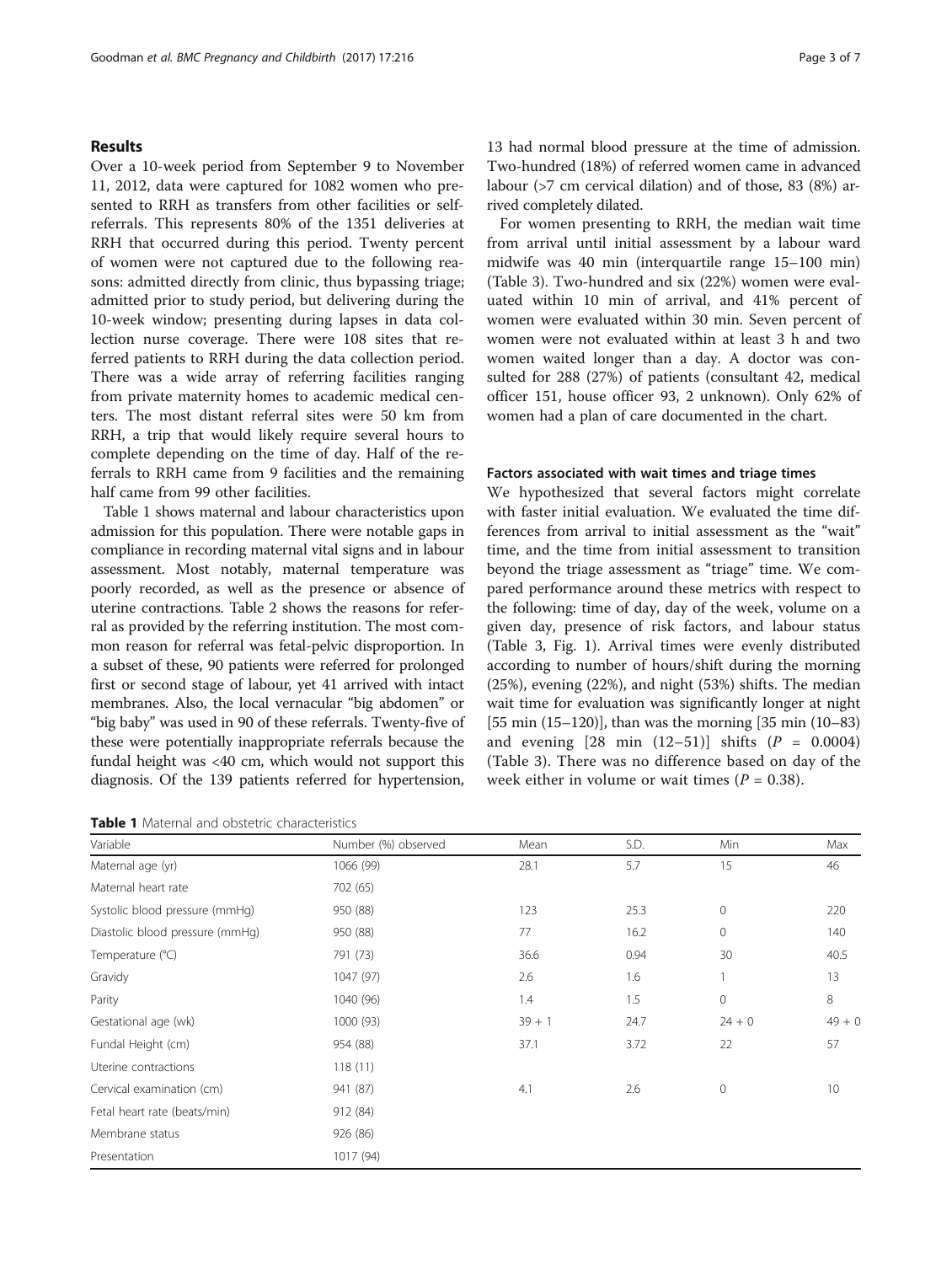<span id="page-3-0"></span>Table 2 Indications for referral

| Indication                                       | Number         | Percent (%) |  |  |
|--------------------------------------------------|----------------|-------------|--|--|
| Fetal-pelvic size disproportion <sup>a</sup>     | 346            | 24.3        |  |  |
| Hypertensive disorders of pregnancy <sup>b</sup> | 139            | 9.8         |  |  |
| Prior uterine scar <sup>c</sup>                  | 129            | 9.1         |  |  |
| Maternal miscellaneous <sup>d</sup>              | 115            | 8.1         |  |  |
| Anemia <sup>e</sup>                              | 103            | 7.2         |  |  |
| Self-referral/Ridge Hospital patient             | 92             | 6.5         |  |  |
| Fetal compromise <sup>f</sup>                    | 69             | 4.8         |  |  |
| Fetal malpresentation <sup>9</sup>               | 62             | 4.4         |  |  |
| Rupture of membranesh                            | 54             | 3.8         |  |  |
| Labour                                           | 45             | 3.2         |  |  |
| Lack of resources at referral site <sup>i</sup>  | 43             | 3.0         |  |  |
| Infectious causes <sup>j</sup>                   | 39             | 2.7         |  |  |
| Acute haemorrhage <sup>k</sup>                   | 39             | 2.7         |  |  |
| Prematurity                                      | 29             | 2.0         |  |  |
| Previous poor obstetric outcome <sup>m</sup>     | 27             | 1.9         |  |  |
| Multiple gestation <sup>n</sup>                  | 26             | 1.8         |  |  |
| Record illegible                                 | 22             | 1.5         |  |  |
| Maternal age extremes ( $\leq$ 15 or >35 yr)     | 18             | 1.3         |  |  |
| Intra-uterine fetal demise                       | 14             | 1.0         |  |  |
| No/poor prenatal care                            | 12             | 0.8         |  |  |
| Fetal miscellaneous <sup>o</sup>                 | $\mathfrak{D}$ | 0.1         |  |  |
| Total                                            | 1425           | 100%        |  |  |
| One referral indication                          | 739            | 68.3%       |  |  |
| Two referral indications                         | 315            | 29.1%       |  |  |
| Three referral indications                       | 28             | 2.6%        |  |  |

There were 1082 referral records captured for deliveries occurring at Ridge Regional Hospital from September 9, 2012 to November 11, 2012 <sup>a</sup>Cephalopelvic disproportion, fetal macrosomia, large maternal abdomen, post-term pregnancy, over 40 weeks estimated gestational age, borderline

pelvis, contracted pelvis, failure to progress (delayed or prolonged labour, arrest of labour, slow progress, failed induction, unfavorable cervix, high head in labour, obstructed labour) <sup>b</sup>Chronic hypertension, PIH, pre-eclampsia, severe pre-eclampsia, or eclampsia

Previous cesarean delivery, prior myomectomy, or previous uterine rupture d<br>Maternal asthma, diabetes, gestational diabetes, prior abdominal surgery, uterine fibroids, vaginal/vulvar growth or discharge, proteinuria, urinary tract infection, fever, generalized edema, short/long pregnancy interval, short maternal stature, maternal distress, sterilization request, grand multiparty, seizure disorder, mental illness, obesity, patient refusal for care, patient lacks labouratory or scan information, crippled, rhesus negative e Maternal anemia or sickle cell disease

f Abnormal cardiotocography, fetal tachycardia, fetal distress, oligohydramnios, meconium stained amniotic fluid, decreased fetal movement, intrauterine growth restricition, umbilical cord prolapse

<sup>g</sup>Face/mentoposterior, brow, breech/footling breech, oblique, transverse, unstable lie, arm prolapse, leading twin breech, compound presentation h<br>Rupture of membranes, prolonged rupture of membranes, loosing liquor, gestations >37 weeks

i No electricity, no bed, no gloves, no water, no doctor, no anesthetist j Hepatitis B, malaria, syphilis, human immunodeficiency virus

k Placenta previa, placental abruption, placenta accreta, ante-, intra- and postpartum bleeding, unclassified haemorrhage

<sup>I</sup>Gestation <37 weeks, prematurity, preterm labour or preterm premature rupture of membranes

mBad obstetric history, prior stillbirth, prior ectopic pregnancy, unexplained history of intrauterine fetal death, previous failure to progress, prior cervical cerclage, previous peripartum haemorrhage

<sup>n</sup>Twin pregnancy, triplet pregnancy

<sup>o</sup>Anencephaly, severe hydrocephalus, polyhydramnios, fetal deformity

The impact of volume on wait and triage times showed a non-linear relationship. With respect to wait time, no difference was noted ( $P = 0.23$ ) between groups stratified in groups of 10 patients/day. Moving women out of the triage area took significantly longer on highvolume days (>30 patients) when the median triage time was 83 min ( $P = 0.0285$ ), possibly the result of occupied labor beds. The three most common causes of maternal death at RRH have been shown to be OH, HDoP, and sepsis [[10\]](#page-6-0); thus, we identified women presenting with vaginal bleeding ( $n = 39$ ), hypertension ( $n = 139$ ), fever  $(n = 1)$ , or prolonged rupture of membranes  $(n = 54)$  as having a time-sensitive risk factor. Women with these risk factors were seen more quickly, 35 min (12–80 min) compared to 45 min  $(15-110 \text{ min})$   $(P = 0.009)$  for women without these risk factors (Table [3](#page-4-0), Fig. [1\)](#page-5-0).

Being in labour, either 1st stage or 2nd stage, was associated with being evaluated and being moved out of triage into the labour ward more quickly. Women in labour were evaluated within 35 min (10–83 min) and 30 min (12–79 min) (P = 0.0279) for the 1st and 2nd stages respectively, and moved out of triage within 24 (10–65 min) and 10 min (5–32 min) ( $P = 0.0001$ ) respectively (Table [3](#page-4-0), Fig. [1\)](#page-5-0).

### Discussion

The results of this study show that regional hospitals face significant challenges receiving, evaluating, and treating many high-risk obstetric referrals. To the best of our knowledge, we report the first large-scale evaluation of delays incurred with obstetric triage in a low-tomiddle income country. The analysis presented is intended to describe referral characteristics and delays that occur while receiving patients at a high volume obstetric referral hospital and to inform the development of context specific obstetric triage and staffing strategies to overcome challenges.

The leading indications for referral to RRH were failure to progress (24%) and HDoP (10%). These were similar to the analysis by Nkyekyer et al. who found that the primary reason for referral to Korle Bu Teaching Hospital (KBTH), the main academic medical centre in Accra, was failure to progress (22%) and hypertensive disorders (16%) [[11](#page-6-0)]. Referral for prior uterine scar was only seen in 8 (2%) of patients in the Nkyekyer study; however, this was the third leading indication for patients who presented to RRH constituting 9% of referrals. The increase in these referrals is concerning because it may indicate a rising cesarean delivery rate in Accra over the last few years. Many of these patients were referred from institutions without operating theatres and should have been identified and referred earlier in pregnancy and prior to labor. A continued rise will ultimately lead to an increase in the cesarean delivery burden on regional and large referral hospitals [[12](#page-6-0)].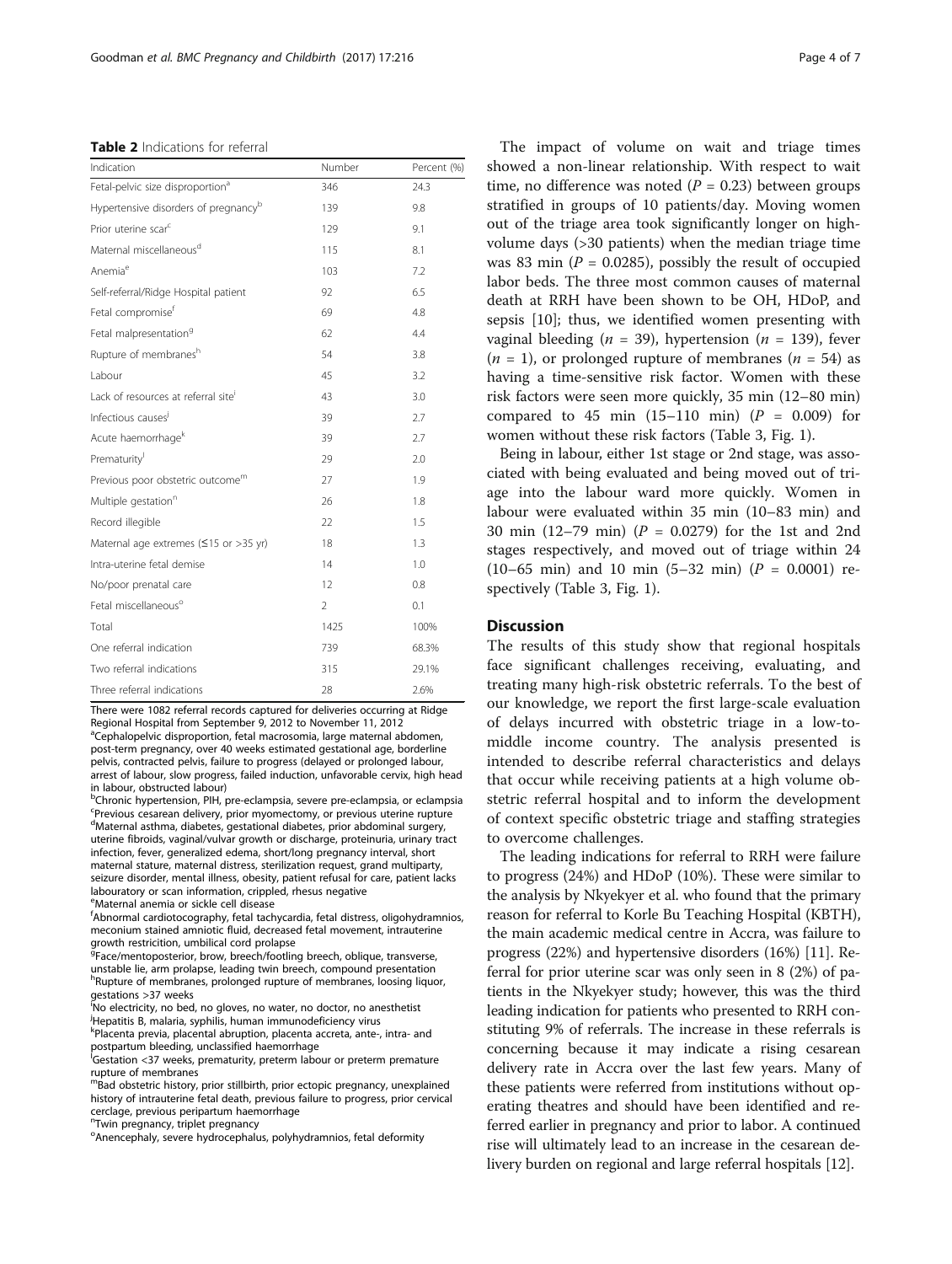| Factor          | N(% )     | Wait time (minutes) | IQR (minutes) | $p$ -value | N(%)      | Triage time (minutes) | IQR (minutes) | $p$ -value |
|-----------------|-----------|---------------------|---------------|------------|-----------|-----------------------|---------------|------------|
| Shift           |           |                     |               |            |           |                       |               |            |
| Morning         | 325 (32%) | 37                  | $11 - 84$     | 0.0001     | 253 (28%) | 41                    | $13 - 200$    | 0.0945     |
| Evening         | 306 (30%) | 30                  | $12 - 84$     |            | 352 (40%) | 40                    | $13 - 200$    |            |
| Night           | 390 (38%) | 55                  | $15 - 135$    |            | 282 (32%) | 70                    | $15 - 293$    |            |
| Daily Volume    |           |                     |               |            |           |                       |               |            |
| $< 10$ pts      | 80 (9%)   | 50                  | $19 - 92$     | 0.2304     | 85 (9%)   | 45                    | $20 - 380$    | 0.0285     |
| $10-19$ pts     | 554 (60%) | 40                  | $15 - 102$    |            | 555 (60%) | 44                    | $15 - 250$    |            |
| 20-29 pts       | 210 (23%) | 32                  | $10 - 85$     |            | 201 (22%) | 33                    | $11 - 143$    |            |
| $> 30$ pts      | 81 (9%)   | 37                  | $5 - 125$     |            | 86 (9%)   | 83                    | $10 - 361$    |            |
| Day of the Week |           |                     |               |            |           |                       |               |            |
| Sunday          | 130 (14%) | 47                  | $18 - 107$    | 0.3767     | 121 (14%) | 70                    | $20 - 365$    | 0.2316     |
| Monday          | 122 (13%) | 40                  | $15 - 110$    |            | 114 (13%) | 40                    | $15 - 213$    |            |
| Tuesday         | 118 (13%) | 36                  | $12 - 100$    |            | 113 (13%) | 55                    | $15 - 310$    |            |
| Wednesday       | 129 (14%) | 35                  | $12 - 91$     |            | 124 (14%) | 43                    | $15 - 231$    |            |
| Thursday        | 147 (16%) | 40                  | $15 - 70$     |            | 142 (16%) | 33                    | $10 - 235$    |            |
| Friday          | 146 (16%) | 39                  | $10 - 95$     |            | 144 (16%) | 38                    | $10 - 174$    |            |
| Saturday        | 134 (14%) | 44                  | $12 - 120$    |            | 130 (15%) | 60                    | $16 - 208$    |            |
| Weekday         | 662 (72%) | 40                  | $14 - 192$    | 0.1253     | 637 (72%) | 40                    | $12 - 227$    | 0.0071     |
| Weekend         | 263 (28%) | 45                  | $15 - 111$    |            | 251 (28%) | 65                    | $20 - 298$    |            |
| Risk Factor     |           |                     |               |            |           |                       |               |            |
| Other           | 529 (57%) | 45                  | $15 - 110$    | 0.0299     | 486 (55%) | 60                    | $15 - 310$    | 0.0079     |
| Sepsis          | 65 (7%)   | 35                  | $10 - 70$     |            | 68 (8%)   | 51                    | $18 - 182$    |            |
| OH              | 44 (5%)   | 37                  | $10 - 66$     |            | 42 (5%)   | 24                    | $12 - 185$    |            |
| <b>HDoP</b>     | 285 (31%) | 32                  | $12 - 80$     |            | 283 (32%) | 34                    | $11 - 171$    |            |
| Labour Status   |           |                     |               |            |           |                       |               |            |
| Latent          | 489 (56%) | 44                  | $15 - 108$    | 0.0279     | 476 (56%) | 85                    | $20 - 336$    | 0.0001     |
| 1st Stage       | 275 (31%) | 35                  | $10 - 83$     |            | 271 (32%) | 24                    | $10 - 65$     |            |
| 2nd Stage       | 42 (5%)   | 30                  | $12 - 79$     | Ob         | 45 (5%)   | 10                    | $5 - 32$      |            |
| Not labouring   | 69 (8%)   | 38                  | $15 - 90$     |            | 51 (6%)   | 60                    | $15 - 365$    |            |

<span id="page-4-0"></span>Table 3 Wait time and triage time analysis

The Greater Accra Region (GAR) has 17 districts and municipalities for which RRH is responsible. Within GAR there are 4 polyclinics, 31 health centers, and 38 community health and planning services that provide care to pregnant women within the public sector [\[13](#page-6-0)]. There are a host of other private and district-level institutions. Two other hospitals, 37 Military Hospital and KBTH, are capable of providing CEmOC and are located within the catchment area. The longest distance traveled by our patient population was 50 km, which was incurred prior to wait time and triage time. Inappropriate and unnecessary referrals also overburden referral hospitals and may contribute to delay in attending to more critically ill patients. Although we didn't specifically examine accuracy of the referring diagnosis, from the patient folders we found that 41 of 90 patients referred for prolonged labor had intact membranes; 25 of 90 parturients with "big baby" diagnosis had fundal height < 40 cm, and 13 of 139 with diagnosed hypertension had normal blood pressure on arrival. Our analysis indicates that further study and planning is required to optimize the referral patterns and indications and presents an opportunity to add structure to the referral process within the city.

Eighteen years ago, Nkyekyer et al. found that 27% of women reached KBTH by ambulance, whereas 59% relied on taxis for referral [\[11\]](#page-6-0). Interestingly, this is consistent with our preliminary 2010 pilot survey in which most patients reported arriving by taxi [[9\]](#page-6-0). This is concerning because the present study found that 200 patients arrived at RRH in advanced labour, 93 of whom were completely dilated. The prospect is frightening of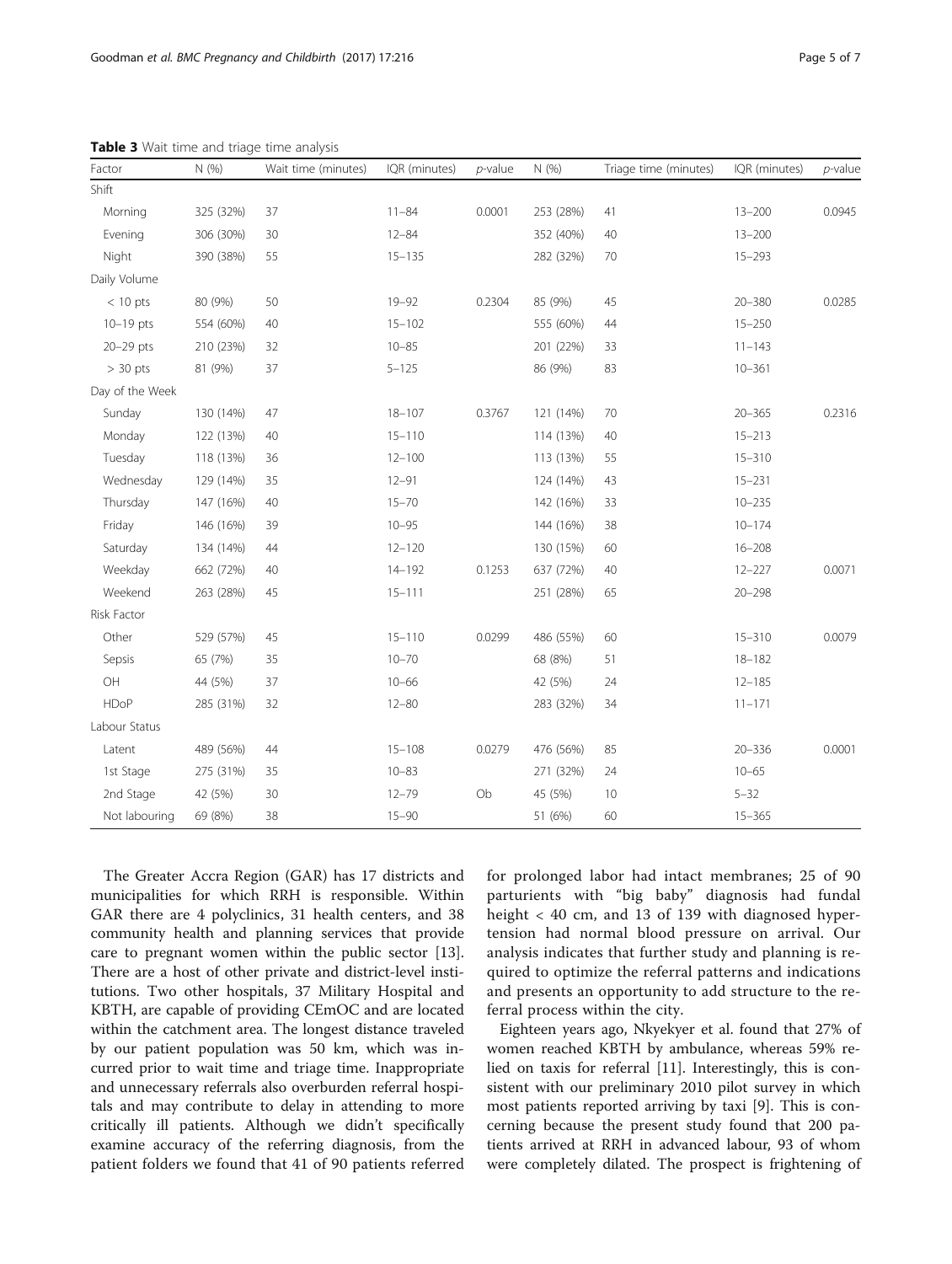<span id="page-5-0"></span>

high-risk, pregnant women in advanced labour being transported across the city in taxis and other nonmedical vehicles to reach the referral hospital. This is another area where more information is needed in order to improve the referral processes in Accra.

In this study, the volume of patients ranged from 5 to 38 patients/day and there were no differences in volume based on day of the week. Wait times were similar each day of the week; however, it was more likely for patients to wait longer for assessment at night—during shifts with lower staffing. Our analysis shows that an equal number of patients present overnight as do during the daytime shifts. Nursing managers and administrators should make provisions for this observation in order to prevent delays from occurring during overnight. It is reassuring that having a time-sensitive reason for referral does increase the likelihood for quicker evaluation, but this does not reach the AWHONN goal of 10 min, or a more feasible 30-min goal between arrival and evaluation, which was the policy of the hospital.

Our study shows that there was at least a trend towards improved performance with respect to wait and triage times on days with moderately-high volume (20–29 patients) compared with low-volume or the high-volume days. It may be that days of moderately-high volume effectively activate the staff to move through the triage process more quickly. Based on these outcomes we hypothesized that the system should be modified to ensure a reduction of wait and triage times and this will be the focus of future reports.

Studying the outcomes immediately following obstetric referral in Accra can provide guidance to other major cities in Sub-Saharan Africa. Accra has a skilled antenatal care rate of 96% and skilled delivery coverage that ranges from 79 to 84% [[13\]](#page-6-0). These are reassuring achievements and are building blocks for the country to reach their SDGs. As these goals are reached, hospitals will inevitably see an increase in referrals. The early work presented in this study can serve as baseline for planners and a comparison for future efforts.

#### Conclusions

Our study shows that RRH is capable of receiving and caring for large numbers of obstetric referrals on a daily basis. We demonstrated that they have a large number of referring facilities, some of which are remotely located, that present a significant burden to women and contributes to delay in their care. Although the median wait time prior to evaluation was 40 min, we believe training and systems improvement could enable the staff to reach a local goal of 30-min evaluation for all patients. Further research is needed in this area in order to establish triage as an integral part of the package of CEmOC in low-resource settings.

#### Abbreviations

AWHONN: Association of women's health obstetric and neonatal nurses; CEmOC: Comprehensive emergency obstetric care; GAR: Greater Accra Region; GHS: Ghana Health Service; HDoP: Hypertensive disorders of pregnancy; KBTH: Korle Bu Teaching Hospital; OH: Obstetric haemorrhage; RRH: Ridge regional hospital; SDG: Sustainable development goals